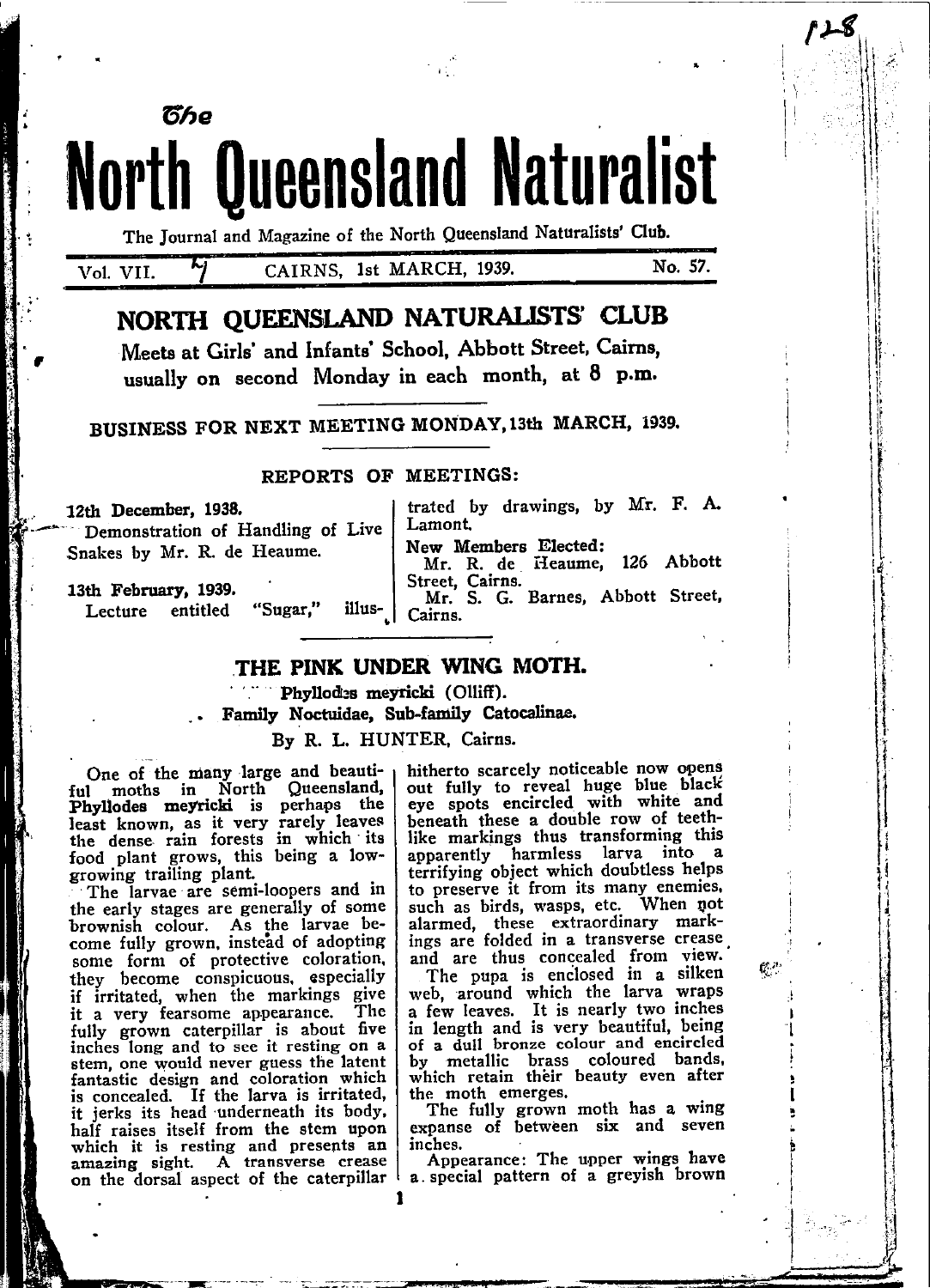

### Photographs by H. V. Chargois, Cairns. PHYLLODES MEYRICKI (Olliff.) Moth and Caterpillar.

Note in lower left-hand figure, transverse crease towards head end in which terrifying features are concealed.

colour with a peculiar white marking near the centre.

The lower wings are of a very deep grey with seven white spots around the outside edge and a large patch of bright pink extending nearly through the wing.

Underside: Upper wings are of a greyish colour with much darker of an inch in thickness.

narrhena australiana, F.v.M. (Family Menispermaceae).

### **BOOK REVIEWS.**

13. AUSTRALIAN PARROTS, by Neville W. Cayley, F.R.Z.S., Ex-Pres. Roy. Zool. Soc. of N.S.W., Ex. Pres. Roy. Australas. Ornith. Union, Vice-Pres. and Hon. Life Member Gould League of Bird Lovers of N.S.W.; 332 pp., 11 coloured plates, 19 other illust. Published by Angus and Robertson Ltd. The author, like his father of the same name, Neville Cayley, is famous as a particularly fine the Order Psittaci. The names,

centres and three white spots in the middle. The lower wings are of much the same colour as the upper wings. but the pink patch is much smaller, whilst the white spots are absent. The moth has a very strong gimlet-

like haustellum which enables it to pierce the stems of fruit over a quarter

The plant on which the caterpillar feeds has been determined as Pyc-

, bird painter, but he has also been a very keen student of birds and their ways. The coloured illustrations make the identification of the different parrots unmistakeable, and as the book is written for the information of any who care to read it, whether naturalist or not, it is full of interest, and may surely claim to be the paramount authority on most matters concerning

# THE NORTH QUEENSLAND NATURALIST

vernacular-those given in "What Bird is That?" by the same author, with slight variations-and systematic as well as references, descriptions, history and geographical distribution with maps, habits and nests are given with much detail. The special aviaries for parrots provided by the Zoological Society of South Australia, in Adelaide. are illustrated, and a host of other information is available to any who care to peruse the book. The author is to be heartily congratulated upon the appearance of such a monumental work.

14. TITANS OF THE REEF, by Norman Caldwell, 248 pp. 25 full page photographic plates. Published by Angus and Robertson Ltd. Price 8/6. I ested in natural history.

The author is a professional shark catcher and describes lucidly and in a very interesting manner in good literary style, his experiences and encounters with such large monsters as the crocodile, various sharks. gropers, etc. He evidently does not claim much knowledge of natural history and refers to the eel as a reptile, and the groper as a teleost. The large wasps building on his fishing gear are described as hornets. The single biological name is that of Nebrodes concolor, which the author describes as a shark which showers a stream of water over its unwary captor. As a thriller, the book certainly serves its purpose, especially to fishermen, who are not at all inter-

# NOTES ON THE TERRESTRIAL FAUNA OF LINDEMAN ISLAND, WHITSUNDAY PASSAGE.

 $Bv$ 

# MELBOURNE WARD, F.R.Z.S., F.Z.S., Honorary Zoologist Australian Museum, Honorary Collector Queensland Museum.

Lindeman is a mountainous island, approximately five square miles in size. The highest peak is Mount Oldfield rising seven hundred and fifty feet above sea level. The nearest point of the mainland, Cape Conway, lies eight miles across the southern end of the Whitsunday Passage.

The terrain of Lindeman varies from steep slopes of loose stones and boulders on the northern side to fairly flat plateau on the south-west. All the southern slopes are rocky and covered with spear grass, Heteropogon. The knolls are capped with out-cropping rocks.

The vegetation forms four major ecological zones; the rain forest on the northern slopes; the Savannah land where poplar gums, Eucalyptus platyphylla are dominant and takes up the greater part of the plateau; tea tree, Melaleuca Leucadendron, park also on the plateau where swamp conditions are developed during the rainy season; open grass land on part of the plateau and the south slopes. Where rocks occur on the hillside, the Pandanus is found.

The headlands are clothed with hoop pines, Araucaria Cunninghamii, which add a touch of character to distant views of the island.

Each of the ecological zones mentioned supports a distinct fauna of reptiles, spiders and a few birds, such as the brush fowl, Megapodius reinwardti, in the rain forest and the quail in the grass on the plateau and southern slopes.

The notes which follow are grouped under separate headings for different groups of the animal kingdom.

Because of the fact that I was specialising in the study of the marine life of the region, my bush notes are unavoidably fragmentary. However, I have been tempted to record the observations in view of the little that has been written on the natural history of the island.

 $My$  wife and I resided on the island from December, 1933, to September, 1935.

### Mammalia.

The only native animals on the island are a few koalas, Phascolarctus cinereus, which have been liberated from time to time, but during our stay on the island we saw no trace of them. Camps of flying foxes were often found in the rain forests and they paid devastating visits to the mango trees at the homestead. Insectivorous bats flitted about in the